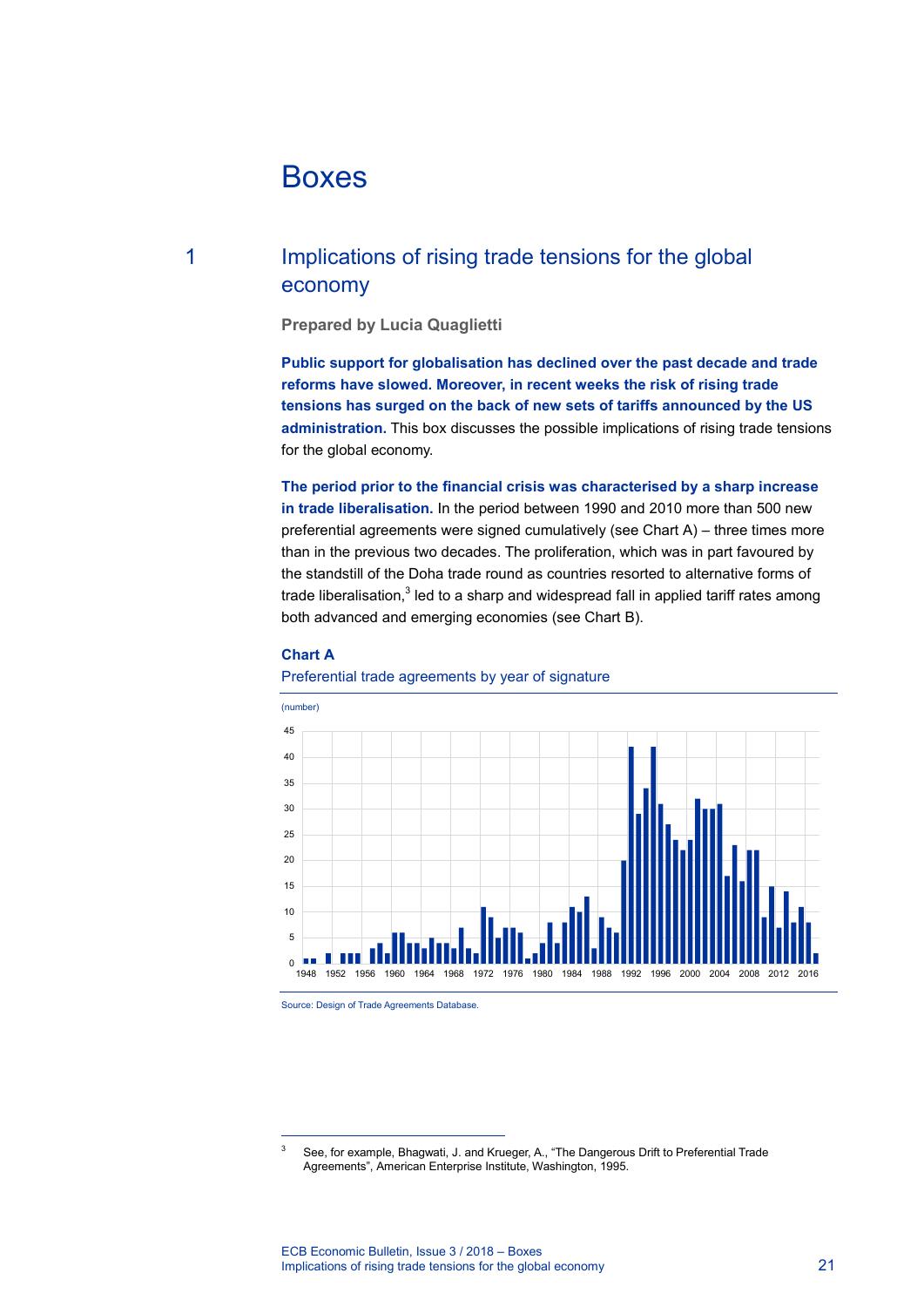#### **Chart B**



#### Average tariffs in advanced economies and emerging market economies

Source: World Bank.

-

Notes: The simple mean of weighted tariff rates is shown. For each individual country, this is computed as the unweighted average of effectively applied tariff rates for all traded goods subject to tariffs. Aggregates are based on the 14 largest countries in the world (according to purchasing power parity GDP weights in 2010).

#### **Increasing trade openness contributed to the increase in global living**

standards. Cross-country evidence<sup>[4](#page-1-0)</sup> indicates that a one percentage point increase in trade openness tends to raise real per capita income by 3 to 5% in the long run, though a smaller effect is detected in the years following the financial crisis. In addition, the integration of many emerging economies into global trade, including through participation in global value chains, has been identified as an important driver of poverty reduction.<sup>[5](#page-1-1)</sup>

**The overall pace of trade liberalisation has slowed down in recent years, while policy actions restricting trade have increased.** The number of newly signed free trade agreements has dropped sharply over the last decade (see Chart A), although recent agreements have broader coverage regarding both the number of countries involved and the sectors targeted.<sup>[6](#page-1-2)</sup> At the same time, the decline in tariff rates observed in the years preceding the crisis has come to a standstill (see Chart B). In addition, according to data from the Global Trade Alert Database encompassing traditional and non-traditional trade measures, the number of new discriminatory actions announced by G20 economies has increased steadily since 2012 (see Chart  $C<sup>7</sup>$  $C<sup>7</sup>$  $C<sup>7</sup>$ ). Within these, anti-dumping measures and import tariffs were the two most predominant instruments used, accounting together for around 30% of all measures imposed in 2017. At the same time, non-tariff measures, such as state loans to exporting companies, have surged. Moreover, the evidence suggests that over the

<span id="page-1-3"></span><span id="page-1-2"></span>6 *World Economic Outlook*, International Monetary Fund, October 2016.

<span id="page-1-0"></span><sup>4</sup> Cerdeiro, D. and Komaromi, A., "Trade and Income in the Long Run: Are There Really Gains, and Are They Widely Shared?", IMF Working Paper 17/231, International Monetary Fund, 2017. This analysis is based on reduced-form estimations and covers the period 1990-2015.

<span id="page-1-1"></span><sup>5</sup> *The role of trade in ending poverty*, World Bank and World Trade Organization, 2015.

<sup>7</sup> The author would like to thank Simon Evenett and Piotr Lukaszuk for sharing the data shown in Chart C.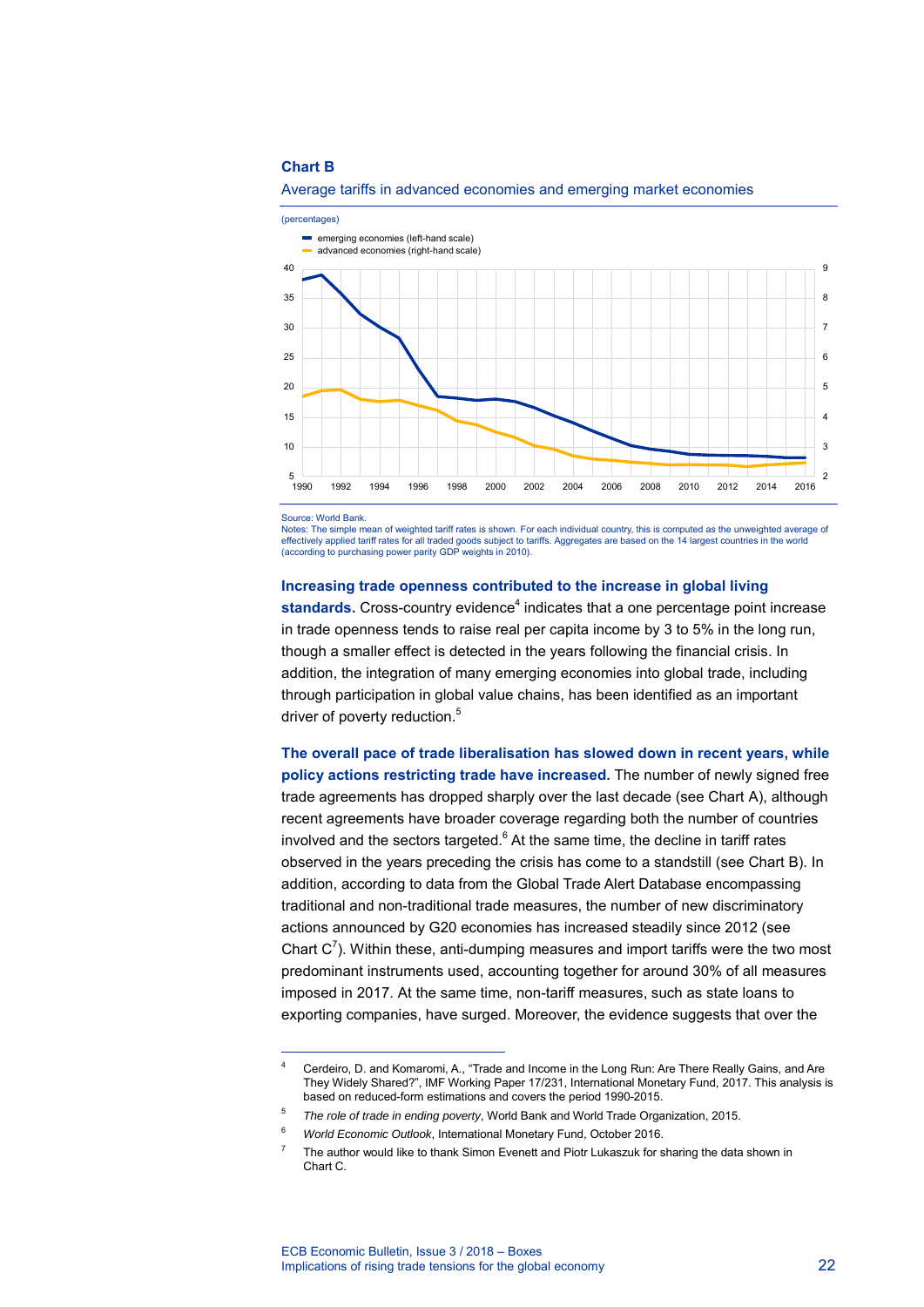period 2012-15, import growth in the sectors subject to large discriminatory trade measures recorded a sharper slowdown relative to sectors where no or only a few discriminatory measures were imposed.<sup>[8](#page-2-0)</sup>

# **Chart C**

#### New trade measures announced by G20 countries



Source: Global Trade Alert Database.

-

Notes: Data have been adjusted for reporting lags. The cut-off date in each year is 31 December.

**Previous ECB analysis suggests that the slowdown in trade reforms might have been one factor weighing on trade growth in recent years.** [9](#page-2-1) Between 2012 and 2016 world imports expanded at an average pace of 3% per year – less than half the average of the previous two decades. The same weakness was not reflected in economic activity, which, while subdued, did not decelerate to the same extent. Having expanded at twice the rate of global GDP in the years before the global financial crisis, from 2012 the income elasticity of trade fell to around one.

**Over the past one and a half years, however, global trade has staged a cyclical revival.** World imports expanded by more than 5% in 2017, 1.5 percentage points higher than the 2011-16 average. In 2017 world imports outpaced economic activity for the first time in three years. The cyclical upswing in activity, particularly in investment, appears to have contributed to the recent pick-up in world trade. Global investment bottomed out from very low levels at the start of 2016 and in recent quarters it has been expanding at a rate close to its pre-crisis average.

**In recent weeks the risk of a worsening of trade tensions has increased on the back of new sets of tariffs announced by the US administration.** In late March President Trump signed an order to impose tariffs of 25% on steel and 10% on aluminium for imports, although exemptions were granted to several economies (including the EU, albeit on a temporary basis). China has responded with a pledge to increase tariffs on USD 3 billion of US imports. A further announcement by the US

<span id="page-2-0"></span><sup>8</sup> *World Economic Outlook*, International Monetary Fund, October 2016.

<span id="page-2-1"></span><sup>9</sup> See, for example, ["Understanding the weakness in global trade: what is the new normal?"](https://www.ecb.europa.eu/pub/pdf/scpops/ecbop178.en.pdf), *Occasional Paper Series*, No 178, ECB, September 2016.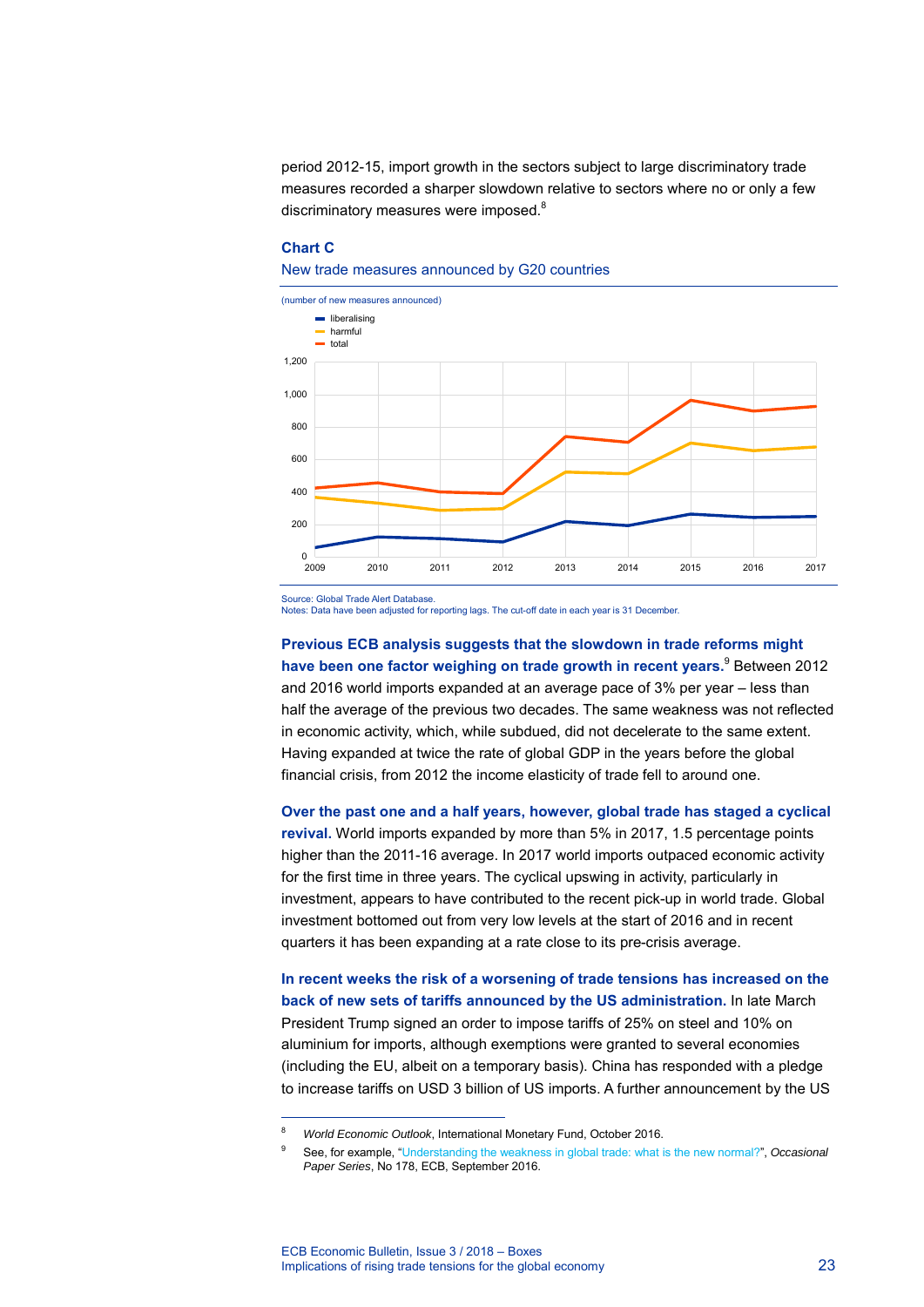administration to raise tariffs on USD 50 billion of Chinese goods was met by a pledge by China to raise tariffs on a similar amount of imports from the United States.

**The announced tariffs affect only a small part of US trade or world trade, and their impact is likely to be modest.** The goods affected by the measures represent only around 2% of US imports and Chinese exports and less than ½% of world trade (see Chart D). Viewed in isolation, the direct impact is unlikely to be very significant. However, the risks associated with an escalation of trade tensions and a broader reversal of globalisation have clearly increased. This may affect investment decisions around the world, testing the resilience of the global trade momentum.

### **Chart D**

-





Sources: US Census, IMF Direction of Trade Statistics and ECB staff calculations.

**A significant escalation of trade tensions risks derailing the ongoing recovery in global trade and activity.** Simulations carried out by ECB staff indicate that in the event of a significant increase in protectionism, the impact on global trade and output could be material. In a scenario in which the US increases tariffs markedly on imported goods from all trading partners that retaliate symmetrically against it, the outcome for the world economy would be clearly negative; global trade and activity could fall relative to the baseline. In such a scenario, the impact could be particularly severe in the United States.<sup>[10](#page-3-0)</sup> The precise impact on individual countries would primarily depend on their size, openness and trade intensity with the tariff-imposing country. Overall, countries with the closest trade relations with that country would be the most negatively affected, and participation in global value chains could further amplify these effects. Only a few open economies with little exposure to the tariffimposing country may benefit from trade diversion effects, as they would gain competitiveness in third markets.

<span id="page-3-0"></span><sup>&</sup>lt;sup>10</sup> A number of assumptions underlie the results. For example, it is assumed that the trade disputes last only two years and that additional revenues generated by tariff increases are used to lower deficits, rather than being used to support demand. In addition, monetary policy and exchange rates are assumed to react endogenously in all countries.